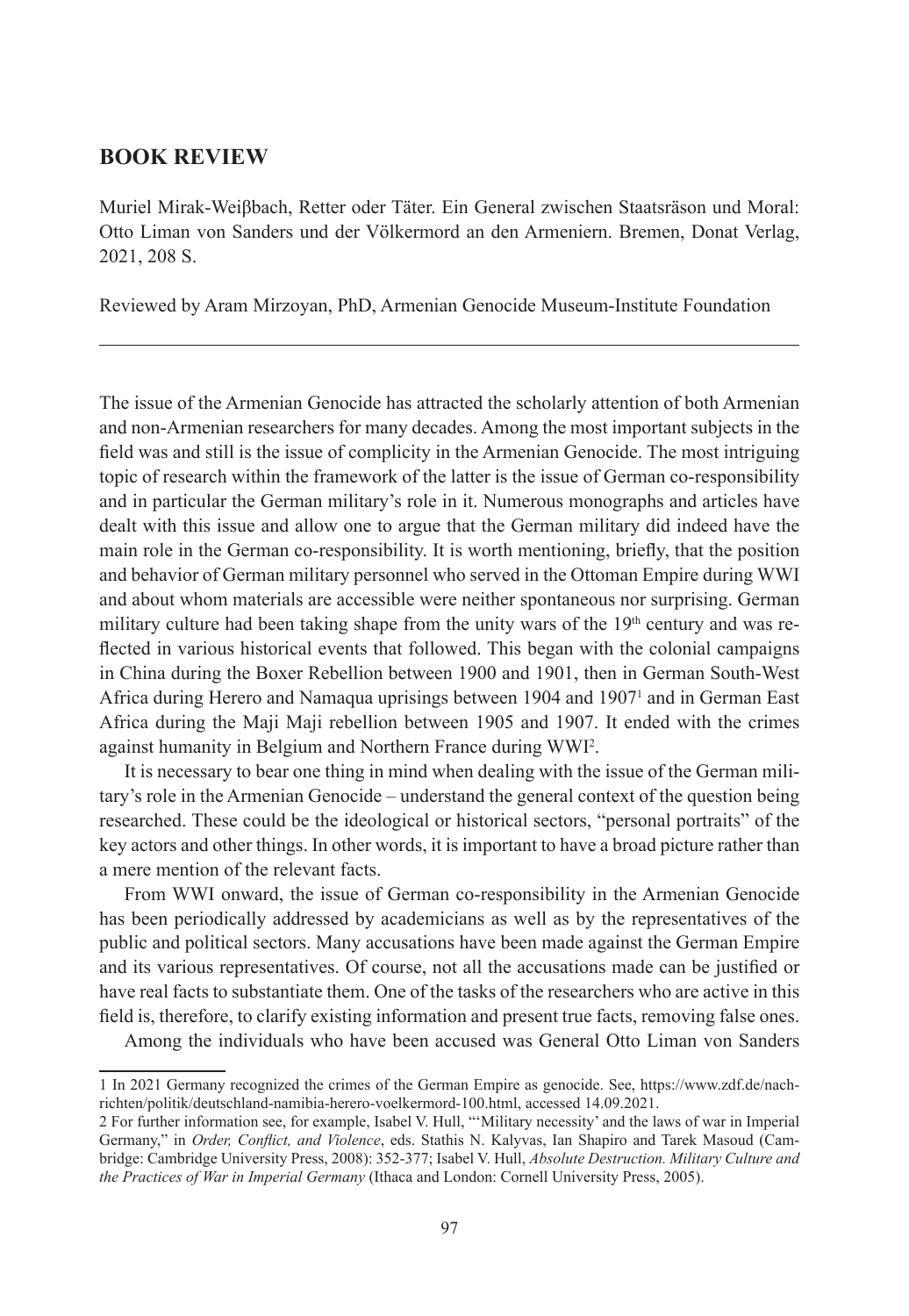## *International Journal of Armenian Genocide Studies: Volume 6, No. 2, 2021* https://doi.org/10.51442/ijags.0026

(hereafter generally referred to as the general). Most probably the severest of such accusations concerning him was made by Admiral Somerset Gough-Calthorpe of the Royal Navy. The Admiral argued that the general *"held practically autocratic power as military dictator"* when 300,000 Ottoman Greeks were subjected to deportation and massacre and that he oversaw the expulsion of 1.5 million Armenians and 450,000 Greeks from their homes in 1915.3 It is obvious that more research is necessary to obtain a more objective picture of the role that General Liman von Sanders played in the fate of the Armenian people during the Armenian Genocide.

Concerning this, the newly published book *Retter oder Täter. Ein General zwischen Staatsräson und Moral: Otto Liman von Sanders und der Völkermord an den Armeniern*<sup>4</sup> by Muriel Mirak-Weiβbach, an American-Armenian journalist, writer and specialist in English Studies, has broadened the context regarding one of the key individuals of the German military serving in the Ottoman Empire during WWI. General Otto Liman von Sanders was a Prussian cavalry general, a field marshal of the Ottoman Empire and head of the German military mission there from the end of 1913 until the end of WWI. The book is the sort of an adventurous journey through his later life, starting with his arrival in Constantinople on 14 December 1913 and ending with his return to Germany in 1919. Those times included the prewar period with its diplomatic battle concerning his initial appointment as the head of the first army corps, which triggered the "Liman von Sanders crisis." This was followed by the whole of WWI (the Gallipoli campaign, the Armenian Genocide with special attention to the episodes which "brought" the Armenians as well as Greeks, Jews and him together, as well as his service in Palestine). In the immediate postwar period, he was held prisoner and interned in Malta; then returned home.

In the last three chapters of the book (*"Honour," "The German Tragedy," "Yerevan 2019"*) the author has come to the fore. If the previous chapters were devoted to the general's life and deeds before, during and after WWI (from 1914 to 1919), then these last three chapters provide opportunity for the analysis, reasoning and finalization of the book's main goal – depicting the general as the savior of the Armenian as well as Greek peoples and not as the war criminal who was responsible for the deportation and massacres of those same Armenians and Greeks during WWI.

The book ends with Professor Tessa Hofmann's (Dr. phil., Magistra Artium, Prof. h.c.) and Helmut Donat's (head of the Donat publishing house and a co-founder of the Working Group on Historical Peace Research) articles, which bring an additional viewpoint to the subject in question. The first article *Otto Liman von Sanders – an approach attempt* deals with the deportations which Otto Liman was involved in (in a positive or negative way) and with the accommodation of Greek and Armenian orphans in Panderma which he organized. The latter is considered in comparison with Turkish orphanages and Turkish state policy towards the non-Muslims orphans.

<sup>3</sup> Michelle Tusan, *The British Empire and the Armenian Genocide. Humanitarianism and Imperial Politics from Gladstone to Churchill* (London, NY: I.B. Tauris, 2017), 216.

<sup>4</sup> Rescuer or Perpetrator. A General between Reason of State and Morality: Otto Liman von Sanders and the Armenian Genocide.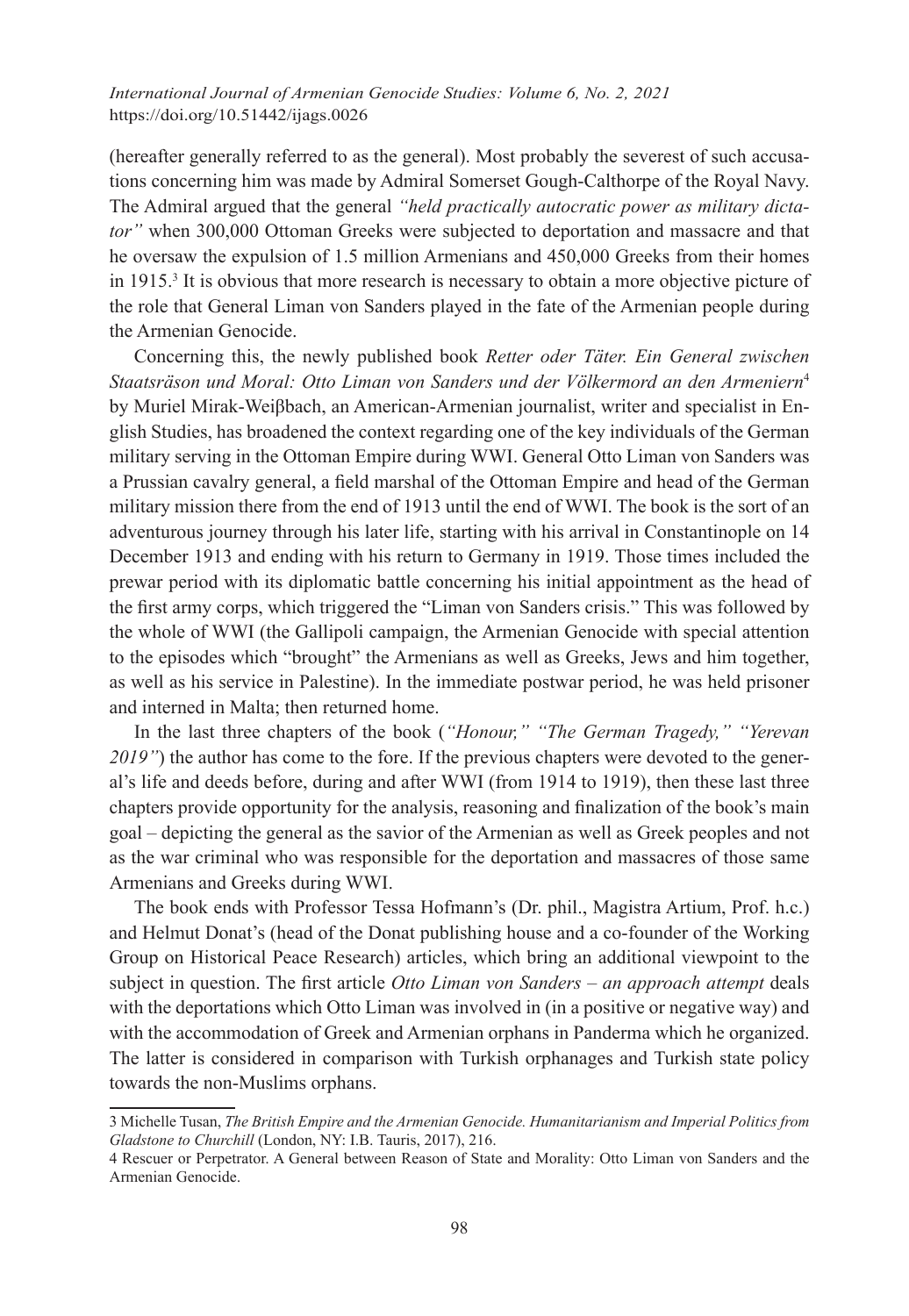The second article *The Armenian rescuer Otto Liman von Sanders and the "honor of the German army"* is devoted to:

1. The crimes committed by the German army in Belgium and Northern France during WWI;

2. The reluctance to take responsibility for the fate of Armenians of the lands which were reconquered or newly conquered by the Turkish army after the treaty of Brest-Litovsk;

3. The propaganda of innocence (die Unschuldspropaganda) broadcast in Germany and different Germans who agreed to take part in it and who denied to do so (Otto Liman von Sanders, Johannes Lepsius, Walter Rößler vs. Armin T. Wegner, Martin Niepage, Heinrich Vierbücher).

The book's prologue starts with the case of withdrawal of the honorable status of the general's grave. The authorities of the German city of Darmstadt made this decision in 2015  $(7)$ <sup>5</sup> taking into account that *"he was partly responsible for the atrocities committed against the Armenians."* (9) As Mrs. Mirak-Weiβbach states, her interest concerning the fate of the Armenians has a very personal, rather than a purely academic nature: both her parents were survivors of the Armenian Genocide and had been rescued as orphans by Turks.

According to the author there were several questions that she wanted like to find answers to. Among them were: who was Otto Liman von Sanders? What did he do during the WWI? If he really acted against the deportations, where and when did that happen? Why don't people recognize what he did? etc. (10)

Concerning the prologue, it is worth mentioning another small detail: it claims that *"In 2016, the German Bundestag passed a resolution condemning the state crimes of the Ottoman regime but without clearly labeling them as genocide."* (7) Indeed, this remark is mostly true concerning the body of the resolution. But the title of the resolution reads (literal translation) *Remembrance and commemoration of the genocide of the Armenians and other Christian minorities in 1915 and 1916*<sup>6</sup> *(Erinnerung und Gedenken an den Völkermord an den Armeniern und anderen christlichen Minderheiten in den Jahren 1915 und 1916)*. It appears to be a quite precise mention of the Armenian Genocide. The aforementioned statement is true for the first resolution, passed by Bundestag in June 2005.

A small nuance should also be mentioned (not as a criticism, but rather as a statement of fact): sometimes it feels like the narrative drifts from the title question – rescuer or perpetrator? (Retter oder Täter?) and becomes more like biographical research concerning the general's activities in the Ottoman Empire before and during WWI and the period of his internment in Malta. At first glance this could be considered a disadvantage. In reality, however, it provides us with the aforementioned broader picture which helps to better understand the main issue. Taking into account this feature, the current review will mostly be focused on the coverage of those parts which concern the book's main topic.

The content of the chapter "The Genocide 1915-1917" can be roughly divided in two parts: a brief overview of the Armenian Genocide and the general's activities to prevent or stop the deportations of Armenian and Greeks. In the transition from one topic to another

<sup>5</sup> The respective pages of the book are mentioned in the round parenthesis.

<sup>6</sup> https://dserver.bundestag.de/btd/18/086/1808613.pdf, accessed 14.12.2021.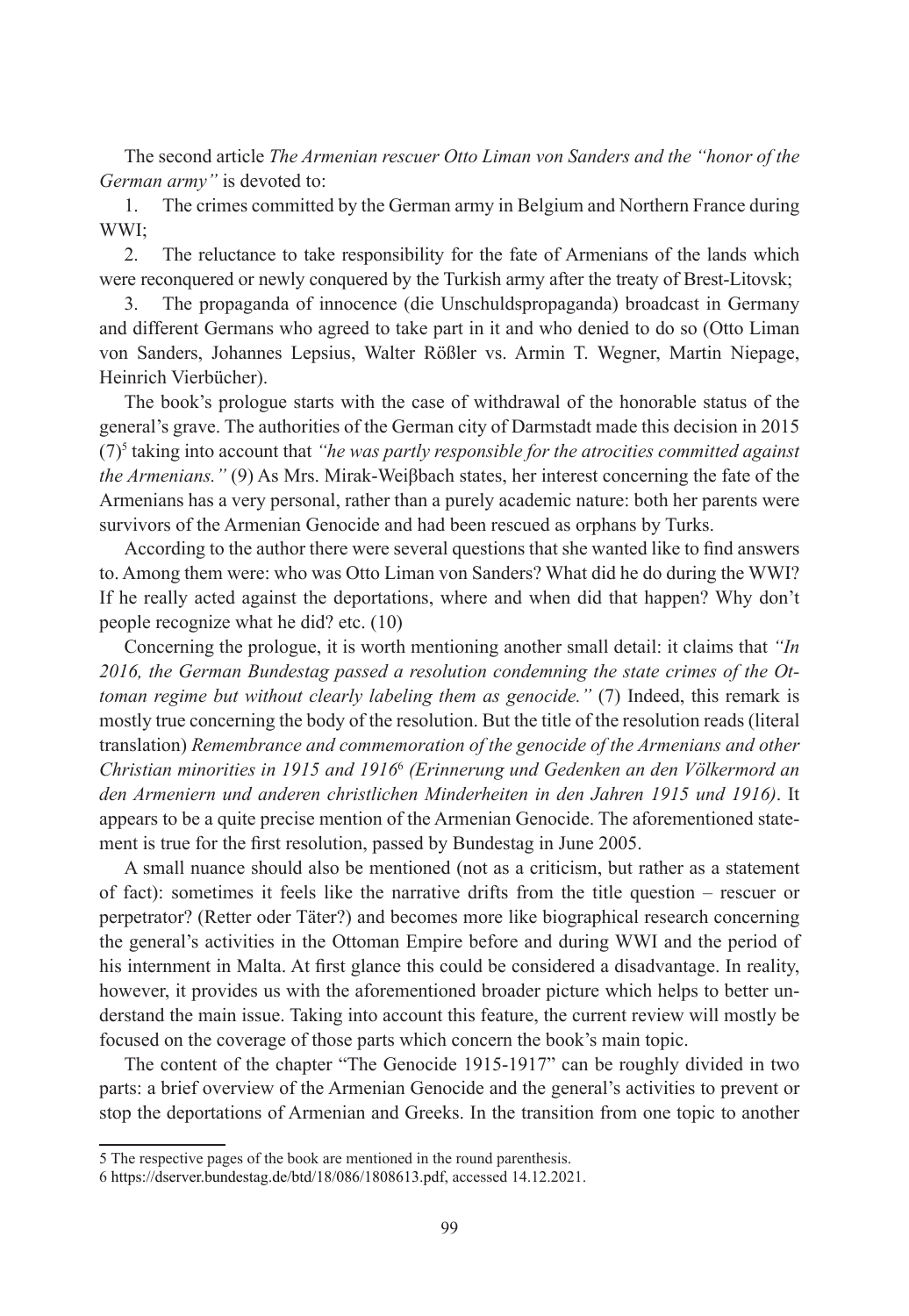Mrs. Mirak-Weiβbach writes: *"It was not the first time that Wangenheim<sup>7</sup> informed Berlin about the plight of the Armenians, and it would not be the last. But all of his diplomatic initiatives failed, as did Morgenthau's,<sup>8</sup> with which he kept clashing. If the ambassadors in Constantinople did nothing or could not do anything, what could the military do?"* (44)

The second part of the chapter describes the cases when the general opposed the deportation of Armenians and Greeks and either prevented or stopped them, e.g. in Urfa (March 1916), in the coastal regions of Asia Minor (August 1916) and Smyrna (November 1916) etc. But there was one case, when von Sanders ordered the deportation of Greeks from Ayvalık, but took all necessary steps in order to protect the deportees from severe measures.  $(50-51)$ 

He also organized the accommodation of Greek and Armenian orphans in Panderma at his own expense. (47)

The chapter "Yerevan 2019" is the most important in terms of the author's arguments and approaches concerning the role of the general. At the beginning, Mrs. Mirak-Weiβbach describes the Tsitsernakaberd Memorial complex and in particular the 100 meter-long Memorial Wall as well as the symbolic tombs of people who did their best to help the Armenian people during the Genocide and to inform the world of this crime, e.g. Johannes Lepsius, Armin Wegner, Franz Werfel, Jakob Künzler, Henry Morgenthau Sr. etc. The author notes that the general is not among them.  $(90)$ .<sup>9</sup>

The subsequent part of the chapter deals with author's meeting and discussion with the director of Armenian Genocide Museum-Institute Foundation and some of staff members and invited experts.  $(91-93)$ .<sup>10</sup> She also discusses, justifying, in particular, Liman von Sanders' role as the rescuer of Armenians, using the four criteria for awarding the title of Righteous Among the Nations, an official title awarded to non-Jews who risked their lives to save Jews during the Holocaust. (91-92) The approaches of the author in some points are, however, not substantiated.

The rest of this chapter (which also includes a series of photographs) presents a brief presentation of Germany's role in the Armenian Genocide, as well as British and USA policy. (94-118) When writing about the Germans' role, the author mentions that there wasn't a united attitude towards the Armenian Genocide among them: it was either approved of or fought against. The general was among the second group. It is also noted that von Sanders was not able to stop the Armenian Genocide alone. (114)

The chapter "The Honor" begins with the question *"Why did Liman von Sanders stand*  7 Hans von Wangenheim, German ambassador to the Ottoman Empire in 1912-1915.

8 Henry Morgenthau Sr., US ambassador to the Ottoman Empire in 1913-1916.

<sup>9</sup> This cannot be considered to be a surprise. The tombs are of those people who raised their voices or otherwise helped the Armenians during or after the Armenian Genocide. While Liman von Sanders is considered to be an accomplice in the crime of the Armenian Genocide. See for example Edita Gzoyan, «Թուրքիայի միջազգային իրաւական պատասխանատուութեան հարցը Ա. համաշխարհային պատերազմից յետոյ», «Թուրքիայի միջազգային իրաւական պատասխանատուութեան հարցը Ա. համաշխարհային պատերազմից յետոյ» [The Issue of Turkey's International Legal Responsibility after World War I] *Haigazian Armenological Review* 41 (2021): 95-118

<sup>10</sup> It should be specially mentioned that author's interpretation of the closed discussion with some of the staff members of AGMI and invited experts is mostly unacceptable (93) but will not be referred to within this review. Generally, she does not clarify who is making the particular assertion, wrongly attributing some of them to the Armenian Genocide Museum-Institute.